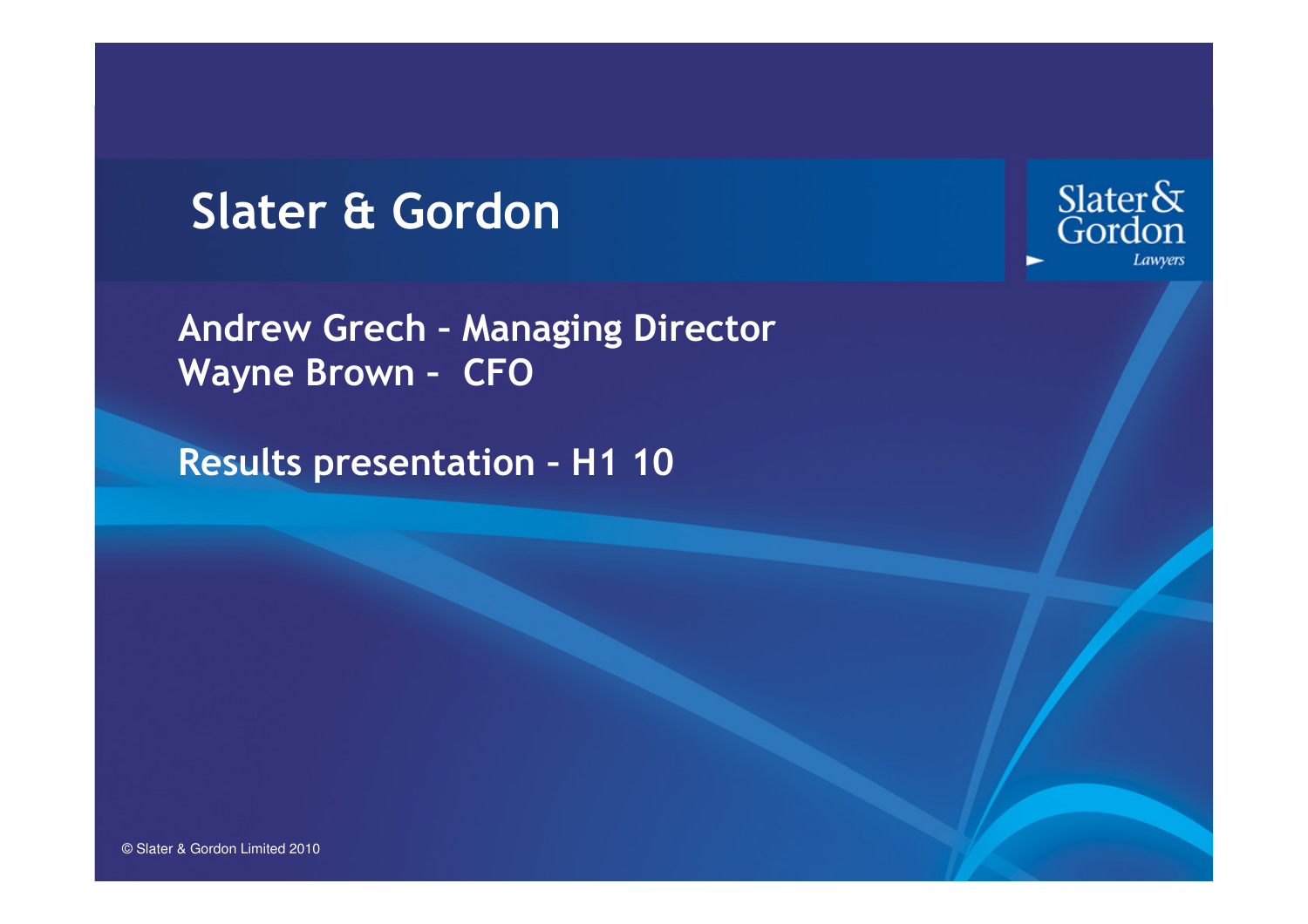## **Disclaimer**

*Reputation & Results™*

Slater $\delta$ Gordon

**Lawyers** 

This document has been prepared by Slater & Gordon Limited (Slater & Gordon) and comprises written materials/slides for a presentation concerning Slater & Gordon.

This presentation is for information purposes only and does not constitute or form part of any offer or invitation to acquire, sell or otherwise dispose of, or issue, or any solicitation of any offer to sell or otherwise dispose of, purchase or subscribe for, any securities, nor does it constitute investment advice, nor shall it or any part of it nor the fact of its distribution form the basis of, or be relied on in connection with, any contract or investment decision.

Certain statements in this presentation are forward looking statements. You can identify these statements by the fact that they use words such as "anticipate", "estimate", "expect", "project", "intend", "plan", "believe", "target", "may", "assume" and words of similar import. These forward looking statements speak only as at the date of this presentation. These statements are based on current expectations and beliefs and, by their nature, are subject to a number of known and unknown risks and uncertainties that could cause the actual results, performances and achievements to differ materially from any expected future results, performance or achievements expressed or implied by such forward looking statements.

No representation, warranty or assurance (express or implied) is given or made by Slater & Gordon that the forward looking statements contained in this presentation are accurate, complete, reliable or adequate or that they will be achieved or prove to be correct. Except for any statutory liability which cannot be excluded, Slater & Gordon and its respective officers, employees and advisers expressly disclaim any responsibility for the accuracy or completeness of the forward looking statements and exclude all liability whatsoever (including negligence) for any direct or indirect loss or damage which may be suffered by any person as a consequence of any information in this presentation or any error or omission therefrom.

Subject to any continuing obligation under applicable law or any relevant listing rules of the ASX, Slater & Gordon disclaims any obligation or undertaking to disseminate any updates or revisions to any forward looking statements in these materials to reflect any change in expectations in relation to any forward looking statements or any change in events, conditions or circumstances on which any statement is based. Nothing in these materials shall under any circumstances create an implication that there has been no change in the affairs of Slater & Gordon since the date of this presentation.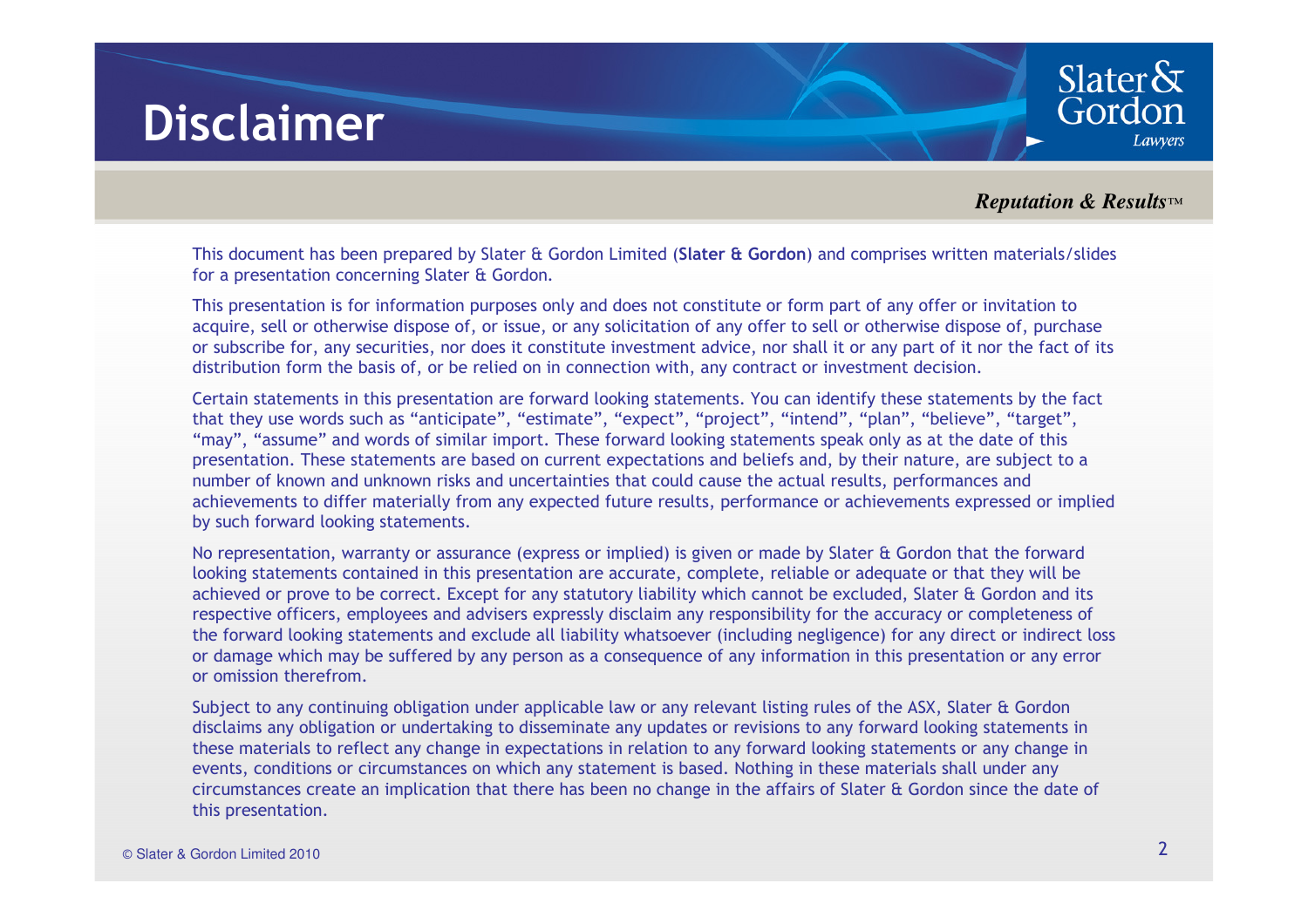# First Half Year Highlights

*Reputation & Results™*

Slater $\delta$ Gordon

Lawvers

- $\blacktriangleright$ Strong cash flow performance
- $\blacktriangleright$ Revenue up 16.4%
- $\blacktriangleright$ Continued strong organic growth
- $\blacktriangleright$ On track to complete 4 acquisitions in FY 10
- $\blacktriangleright$ Closing Revenue / NPAT / EPS growth gap
- $\blacktriangleright$ Fully franked interim divided of 2.0c (up from 1.0c H1 09)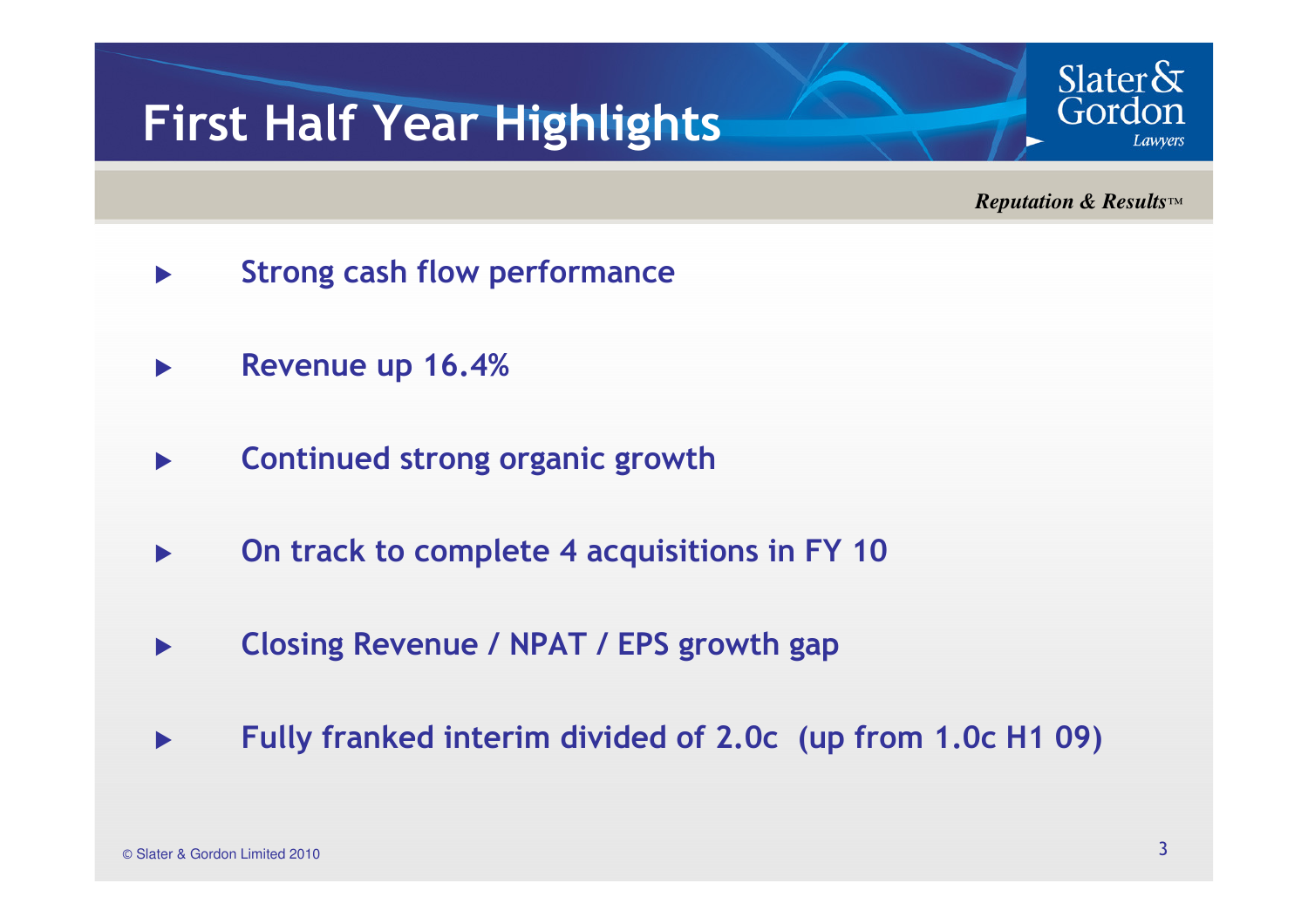

*Reputation & Results™*

- $\blacktriangleright$ Maintaining strong acquisition pipeline
- $\blacktriangleright$  Improvement in underlying margins in PI practices in NSW & **Queensland**
- $\blacksquare$ Achieving scale in non PI practices
- $\blacktriangleright$  Implementing systems and process measures in non PI practice to accelerate margin improvement trend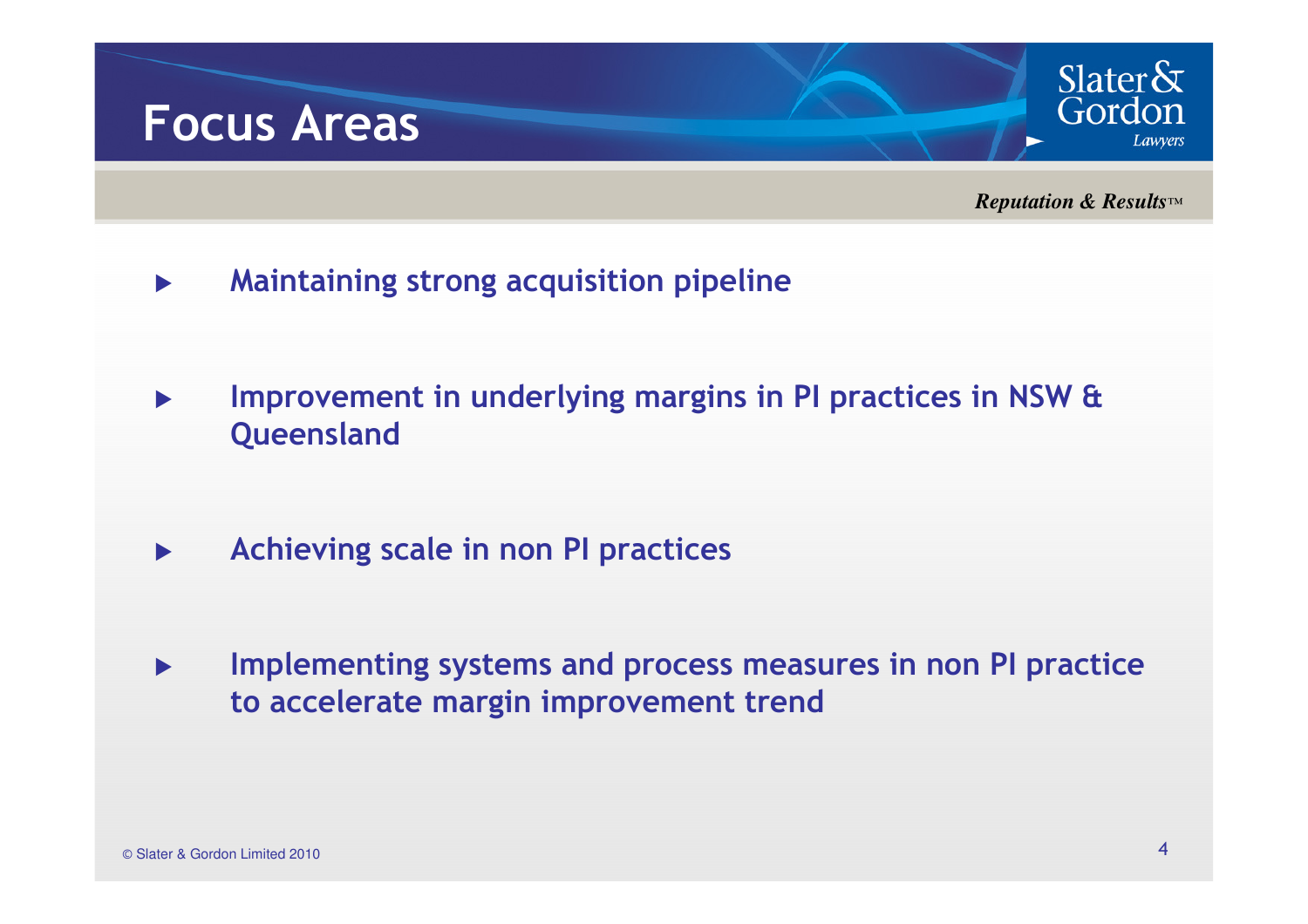## Result

## Closing the Gap between Revenue and EPS growth

*Reputation & Results™*

Slater&<br>Gordon

Lawyers

|                         | H1 10  | H <sub>1</sub> 09 | % change          |
|-------------------------|--------|-------------------|-------------------|
| Revenue                 | 58,767 | 50,507            | $\uparrow$ 16.4%  |
| <b>EBITDA</b>           | 14,850 | 12,763            | $\uparrow$ 16.4%  |
| <b>EBIT</b>             | 14,179 | 12,457            | $\uparrow$ 13.8%  |
| <b>EBIT Margin</b>      | 24.4%  | 24.9%             |                   |
| <b>NPAT</b>             | 9,485  | 8,463             | $\uparrow$ 12.1%  |
| EPS (Basic)             | 8.7    | 8.0               | $\uparrow 8.8%$   |
| <b>EPS</b> (Diluted)    | 8.1    | 7.5               | $\uparrow 8.0\%$  |
| <b>Interim Dividend</b> | 2.0    | 1.0               | $\uparrow$ 100.0% |
|                         |        |                   |                   |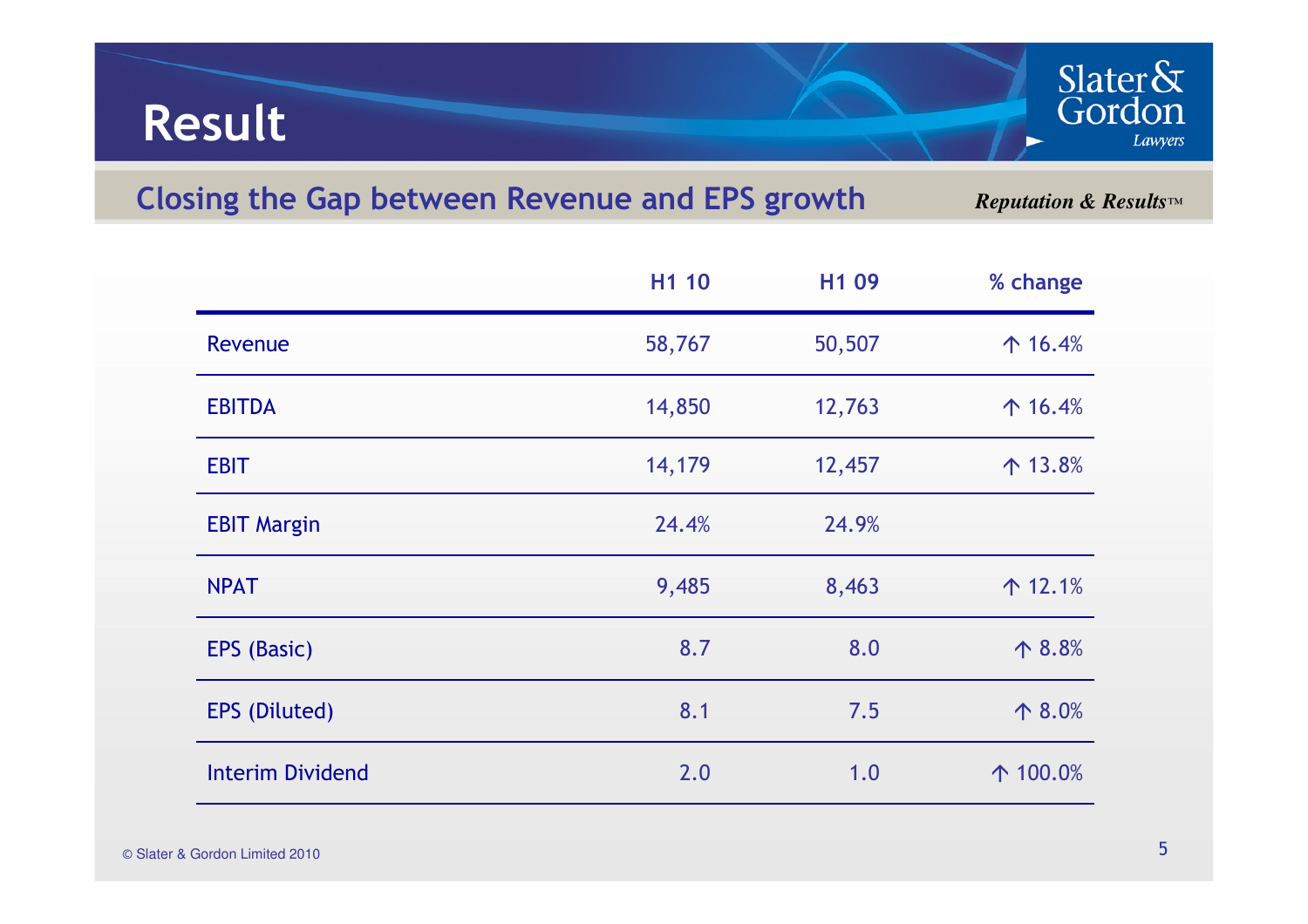## Balance Sheet

# Strong platform for Growth

*Reputation & Results™*

Slater&<br>Gordon

Lawyers

 $\blacktriangleright$  Continued focus in H2 10 on cash with new measures being implemented to continue improvement in cash performance and reduce disbursement funding over time.

|                                        | H <sub>1</sub> 10 | H <sub>1</sub> 09 |
|----------------------------------------|-------------------|-------------------|
| Debtor Days*                           | 103               | 125               |
| Paid Disbursement Days*                | 83                | 84                |
| WIP Days (PI & Non PI)*                | 358               | 368               |
| <b>WIP Days (Self Funded Projects)</b> | 38                | 29                |
| Debt / Equity Ratio                    | 30.7%             | 26.8%             |
| <b>Interest Cover</b>                  | 15.5              | 17.3              |
| <b>Return on Equity</b>                | 16.4%             | 16.2%             |

\* Normalised for Kenyons acquisition complete in December 2009

See Annexure slide A for detail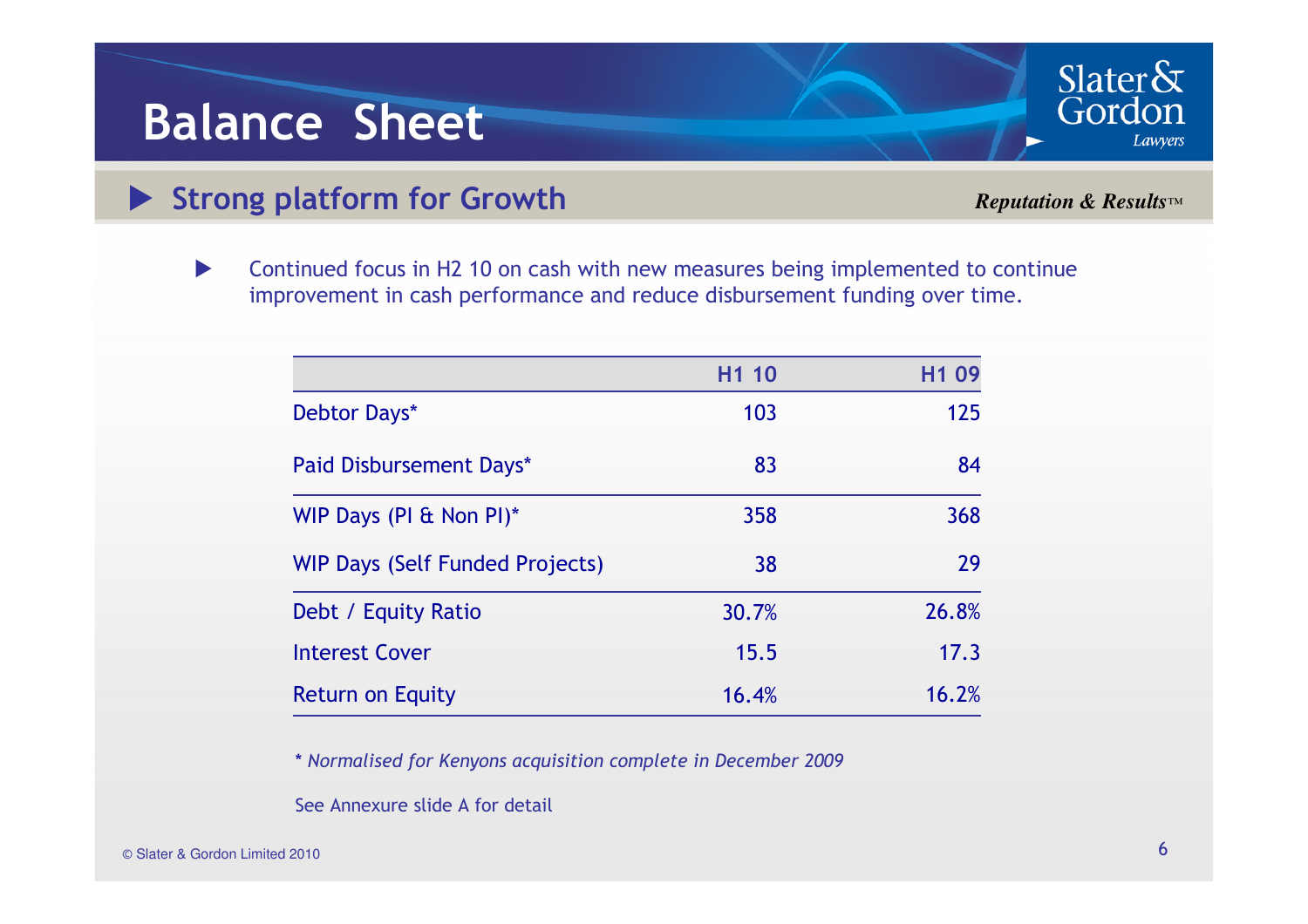## Cash Flow

#### $\blacktriangleright$ Recovery of FY09 deferred cash flows

*Reputation & Results™*

Slater $\&$ Gordon

Lawyers

 $\blacktriangleright$ Key measure of performance is Operating cash flow as a % of NPAT

 $\blacktriangleright$ Management target of 70% - <sup>80</sup>%

|                                  | <b>Jun 08</b> | <b>H1 FY09</b> | <b>Jun '09</b> | <b>H1 FY10</b> |
|----------------------------------|---------------|----------------|----------------|----------------|
| <b>NPAT</b>                      | 15,104        | 8,463          | 17,047         | 9,485          |
| <b>Cash Flow from Operations</b> | 11,563        | 1,303          | (772)          | 13,461         |
| % Recovery                       | 76.6%         | 15.4%          | (4.5%)         | 141.9%         |

- $\blacktriangleright$ H1 10 has seen recovery of deferred cash flows resulting from implementing new PMS in FY 09
- $\blacktriangleright$ Still yet to recover significant disbursements from Self Funded Projects
- $\blacktriangleright$ No significant cash requirement from Projects in 2H 10
- $\blacktriangleright$ Continuing focus on improving cash performance.

See Annexure slide B for detail

© Slater & Gordon Limited 2010  $\circ$  Slater & Gordon Limited 2010  $\sim$  7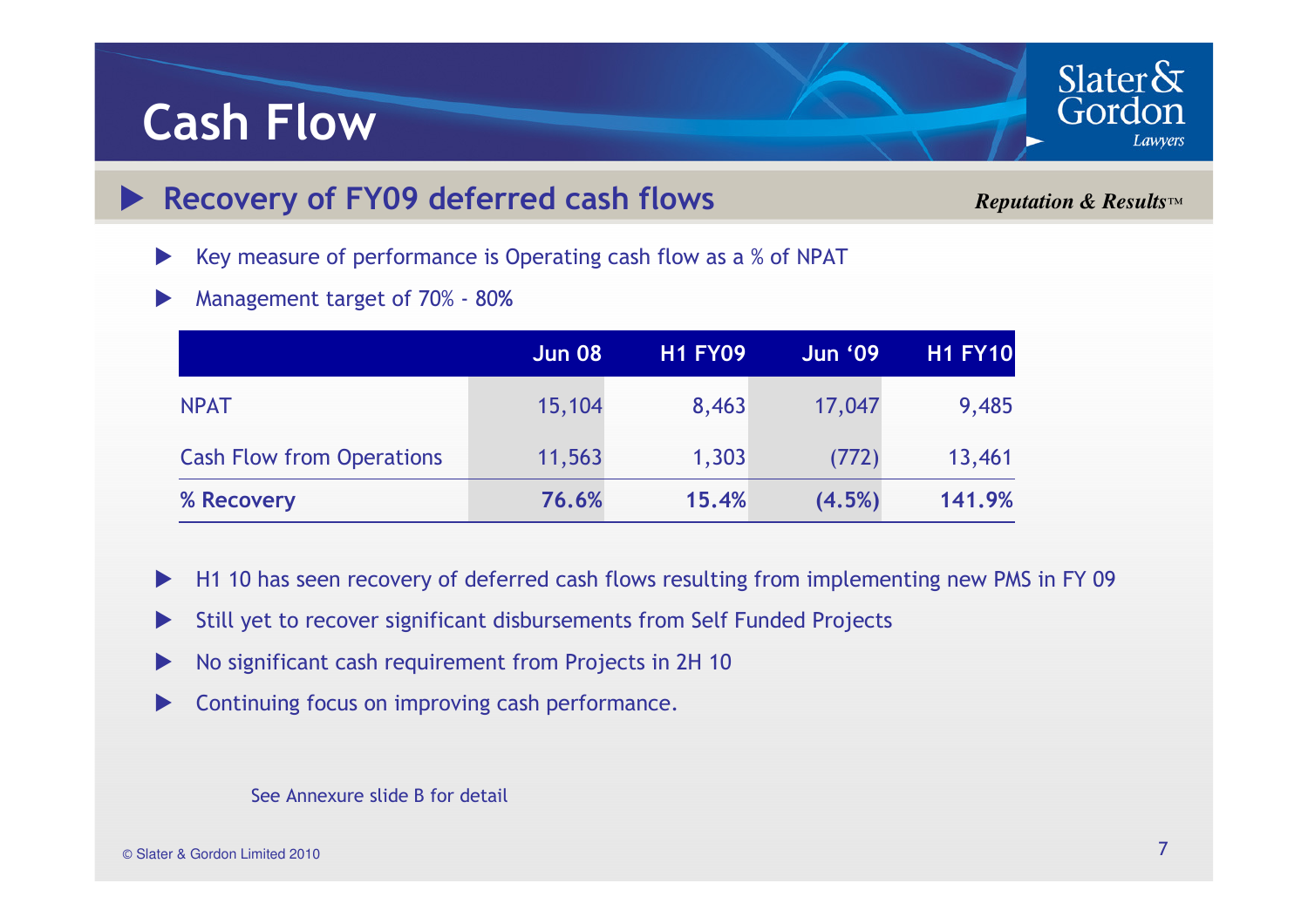# Continued Growth

*Reputation & Results™*

Slater $\delta$ Gordon

**Lawvers** 

#### $\blacktriangleright$ Personal injuries practice groups

Earnings margins have increased over past three years while integrating acquisitions

#### $\blacktriangleright$ Commercial & project litigation

Significant investment in Projects over past two years which are yet to complete. On track to build sustainable year on year EBIT margins in range of 15-20% excluding significant returns on self funded projects.

#### $\blacktriangleright$ Business & private clients

Increased >350% in revenue over past three years from low base. Still establishing scale and implementing systems and processes. Margin growth to follow scale.

#### $\blacktriangleright$ Family law

Doubled in revenue over past three years from low base. Significant opportunity exists to become nationally recognised provider of family law services, a highly fragmented national market of \$400M - \$500M in professional fees.

#### $\blacktriangleright$ Support services

Stepped increase over past year, now at a stage to support significantly larger business.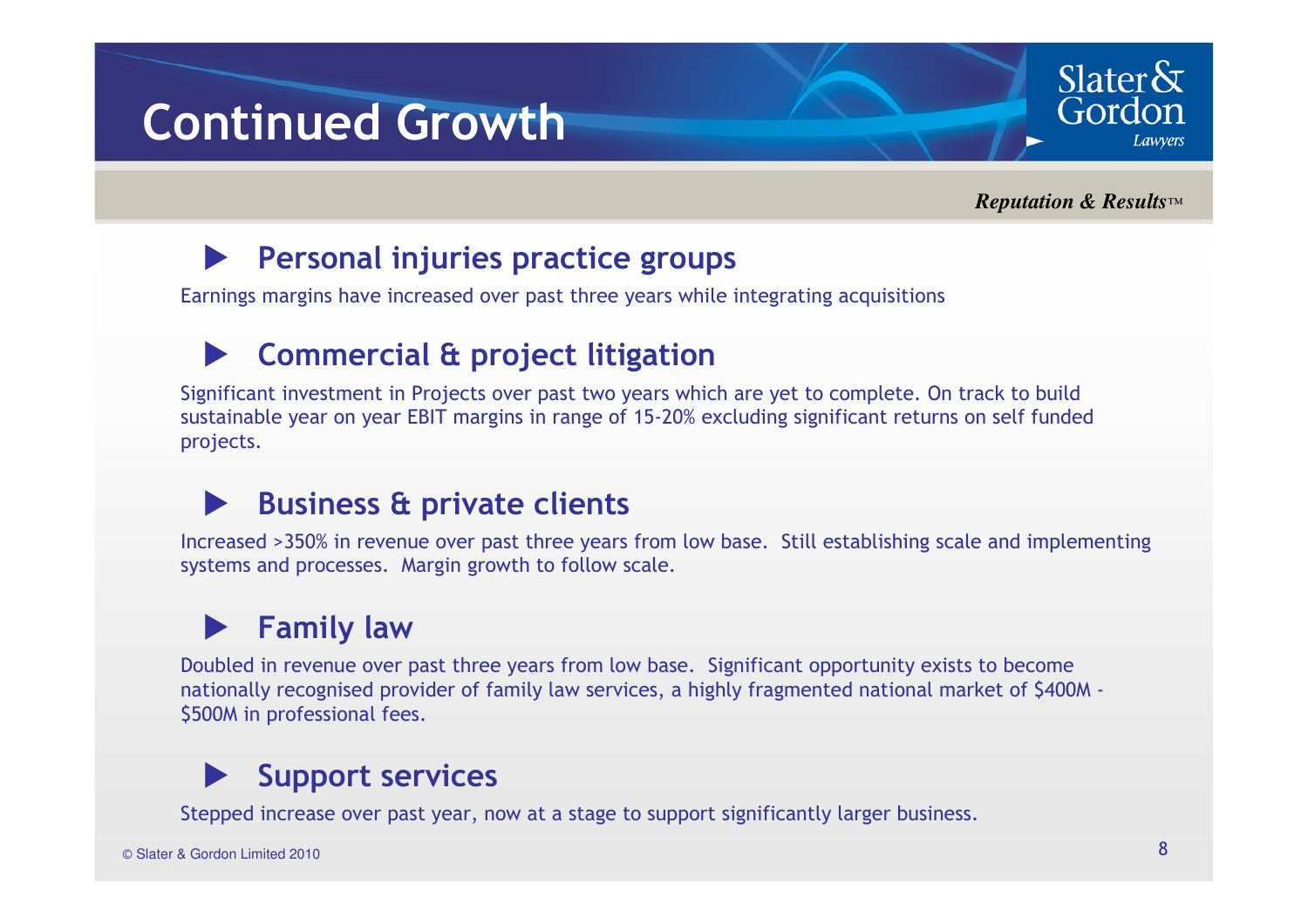# Outlook for FY 2010

*Reputation & Results™*

Slater $\&$ Gordon

Lawvers

#### $\blacktriangleright$ Continued organic growth

- $\bullet$ Personal injuries practice groups on track to deliver >10% organic growth in revenue
- •Opened new greenfield office in Joondalup (WA) in January 2010
- •Planned new sites in Frankston (Vic) and Wangaratta (Vic) in second half of FY2010

#### $\blacktriangleright$ Acquisitions to contribute in H2 FY2010

- Kenyons completed December 2009
- •Adams Leyland due for completion April 2010
- •Combined revenue impact of FY10 acquisitions \$5m in FY10 – weighted to H2
- Annualised impact >\$12m revenue

#### $\blacktriangleright$ Projects Litigation Portfolio beginning to mature

- •Storm  $\rightarrow$  Settlements commenced.
- Brooklands Green  $\rightarrow$  Mediation scheduled for May 2010
- Vioxx  $\rightarrow$  Awaiting judgment (trial completed June 2009)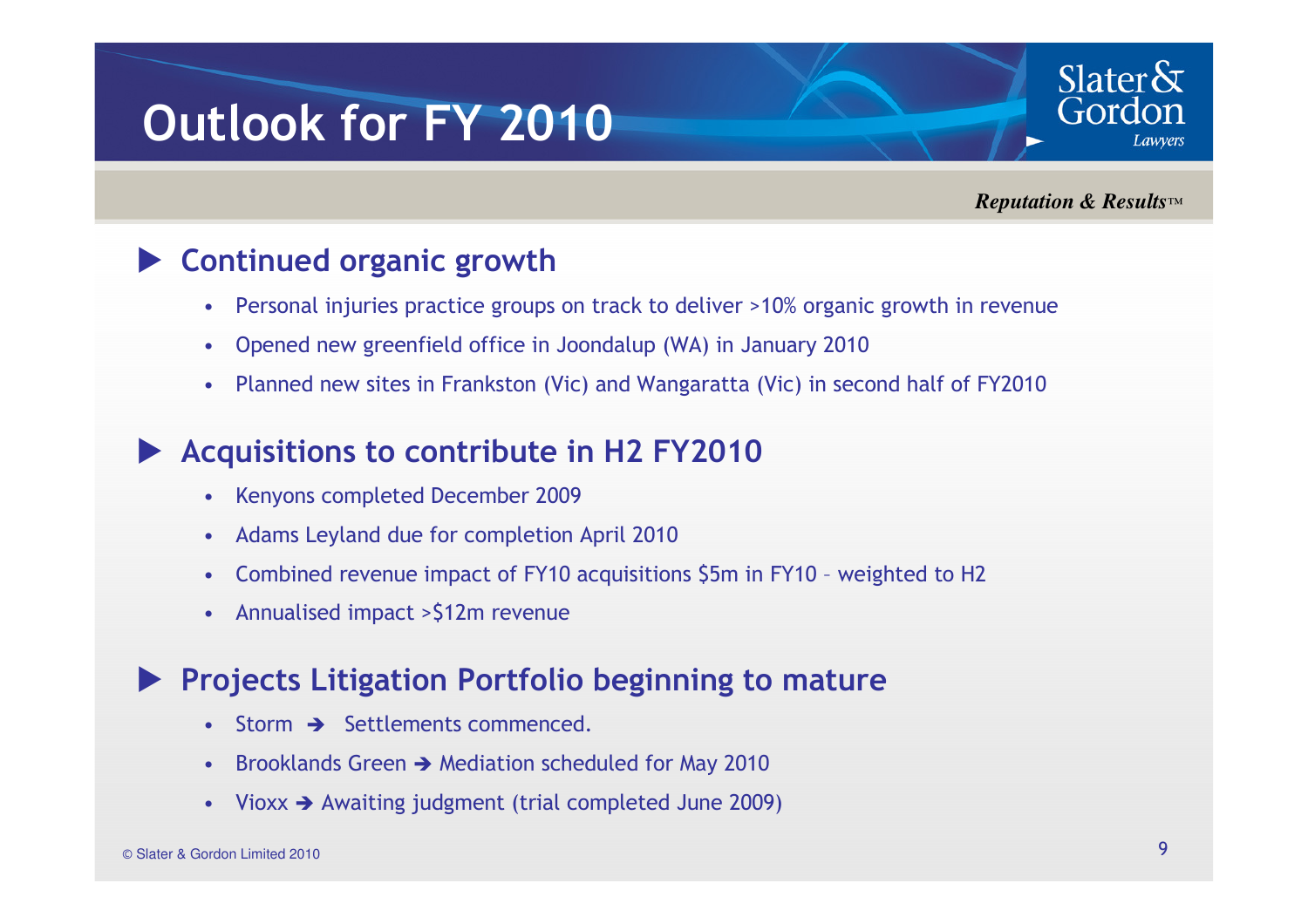# Slater & Gordon Lawyers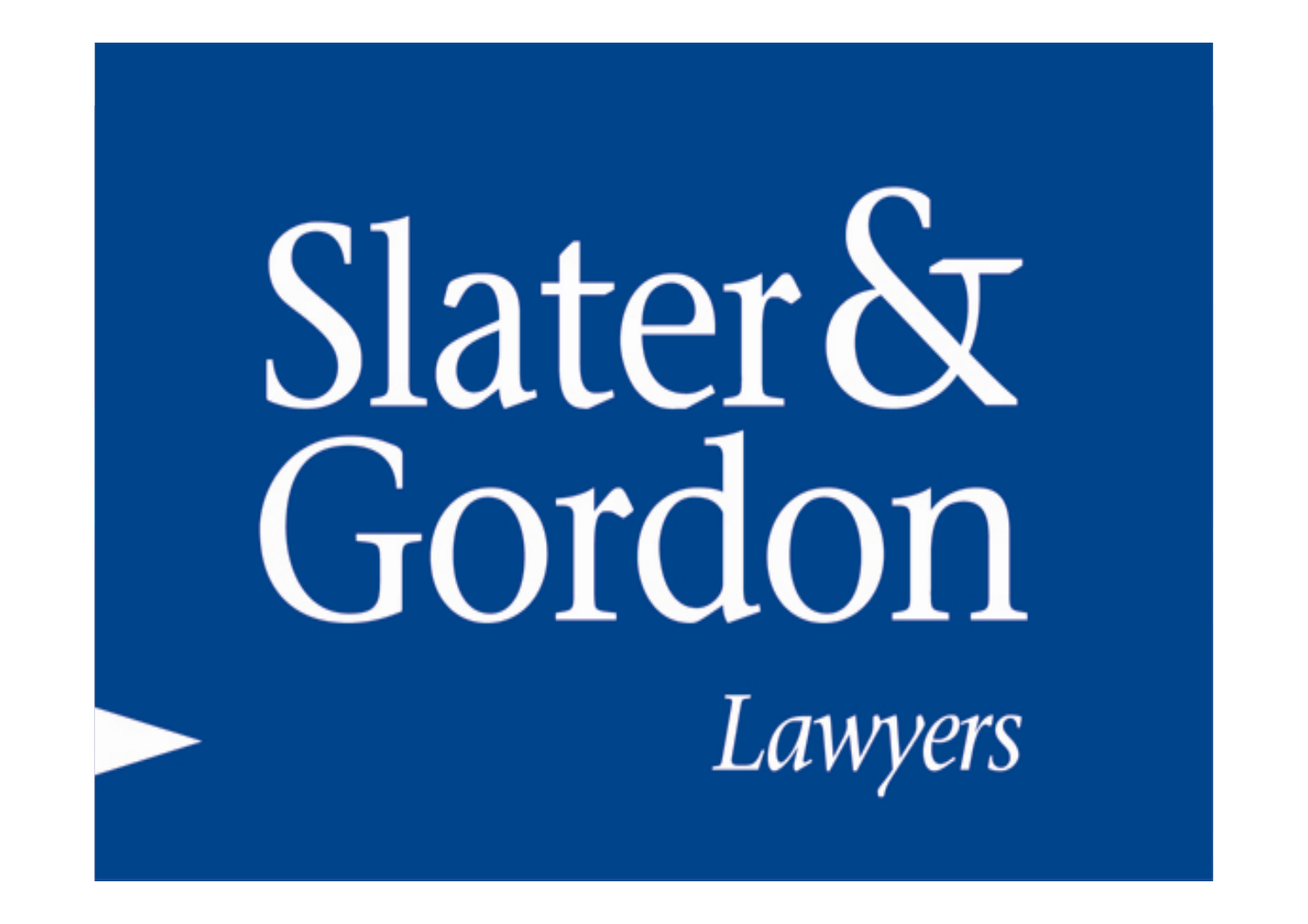## Annexure Slide A



## Balance Sheet

## *Reputation & Results™*

|                                  | H <sub>1</sub> 10 | <b>FY 09</b> |
|----------------------------------|-------------------|--------------|
| Cash                             | 3,100             | 29           |
| <b>Net Debtors</b>               | 28,511            | 31,465       |
| <b>Net Disbursements</b>         | 34,819            | 33,504       |
| <b>Work in Progress</b>          | 111,013           | 99,230       |
| Plant & Equipment                | 7,142             | 2,256        |
| <b>Intangible Assets</b>         | 24,074            | 18,714       |
| <b>Ownership Plan Receivable</b> | 16,698            | 14,656       |
| <b>Other Assets</b>              | 4,607             | 7,061        |
| <b>Total Assets</b>              | 229,964           | 206,915      |
| <b>Payables</b>                  | 30,454            | 30,068       |
| <b>Debt</b>                      | 35,400            | 28,287       |
| <b>Tax Payable</b>               | 904               |              |
| <b>Deferred Tax Liability</b>    | 38,106            | 34,666       |
| <b>Provisions</b>                | 9,654             | 8,490        |
| <b>Total Liabilities</b>         | 114,518           | 101,511      |
| <b>Net Assets</b>                | 115,446           | 105,404      |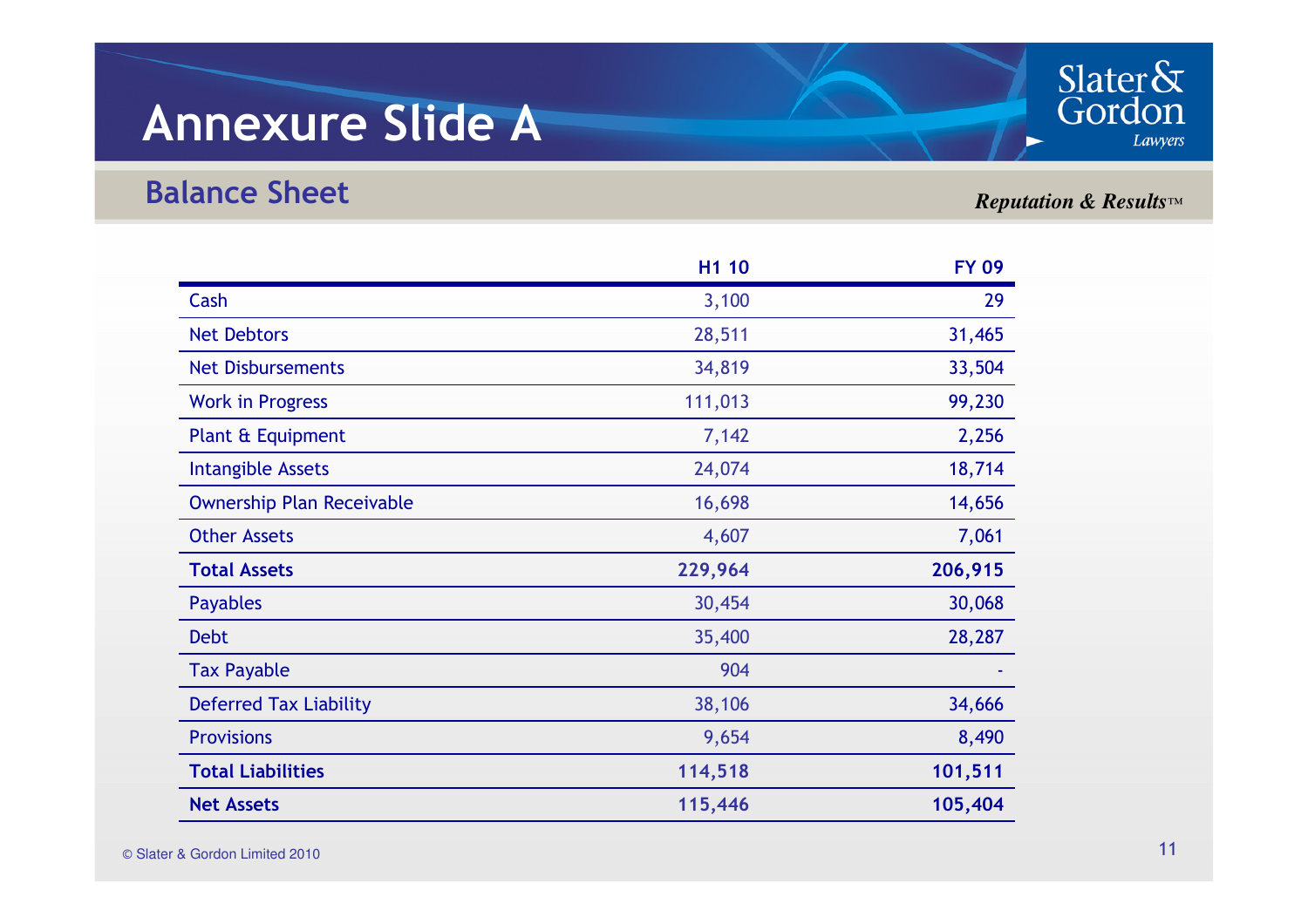## Annexure Slide B

Cash Flow

## *Reputation & Results™*

Slater&<br>Gordon

Lawyers

|                                      | H <sub>1</sub> 10 | H <sub>1</sub> 09 |
|--------------------------------------|-------------------|-------------------|
| <b>EBITDA</b>                        | 14,850            | 12,763            |
| Movement in WIP                      | (7, 790)          | (4, 129)          |
| <b>Working Capital Movement</b>      | 5,755             | (4,030)           |
| <b>Gross Cash Flow</b>               | 12,815            | 4,604             |
| Net Interest Paid                    | (993)             | (765)             |
| <b>Tax refund</b>                    | 1,639             | (2,536)           |
| <b>Operating Cash Flows</b>          | 13,461            | 1,303             |
| <b>Capital Expenditure</b>           | (1,677)           | (1, 518)          |
| <b>Payments of Acquired business</b> | (9, 289)          | (7, 243)          |
| <b>Investing Cash Flows</b>          | (10, 966)         | (8, 761)          |
| Dividends paid                       | (3, 538)          | (3,201)           |
| Net proceeds from Borrowings         | 4,370             | 7,001             |
| <b>Other</b>                         | 1,685             | (42)              |
| <b>Financing Cash Flows</b>          | 2,517             | 3,578             |
| Net increase (decrease) in Cash      | 5,012             | (3,700)           |